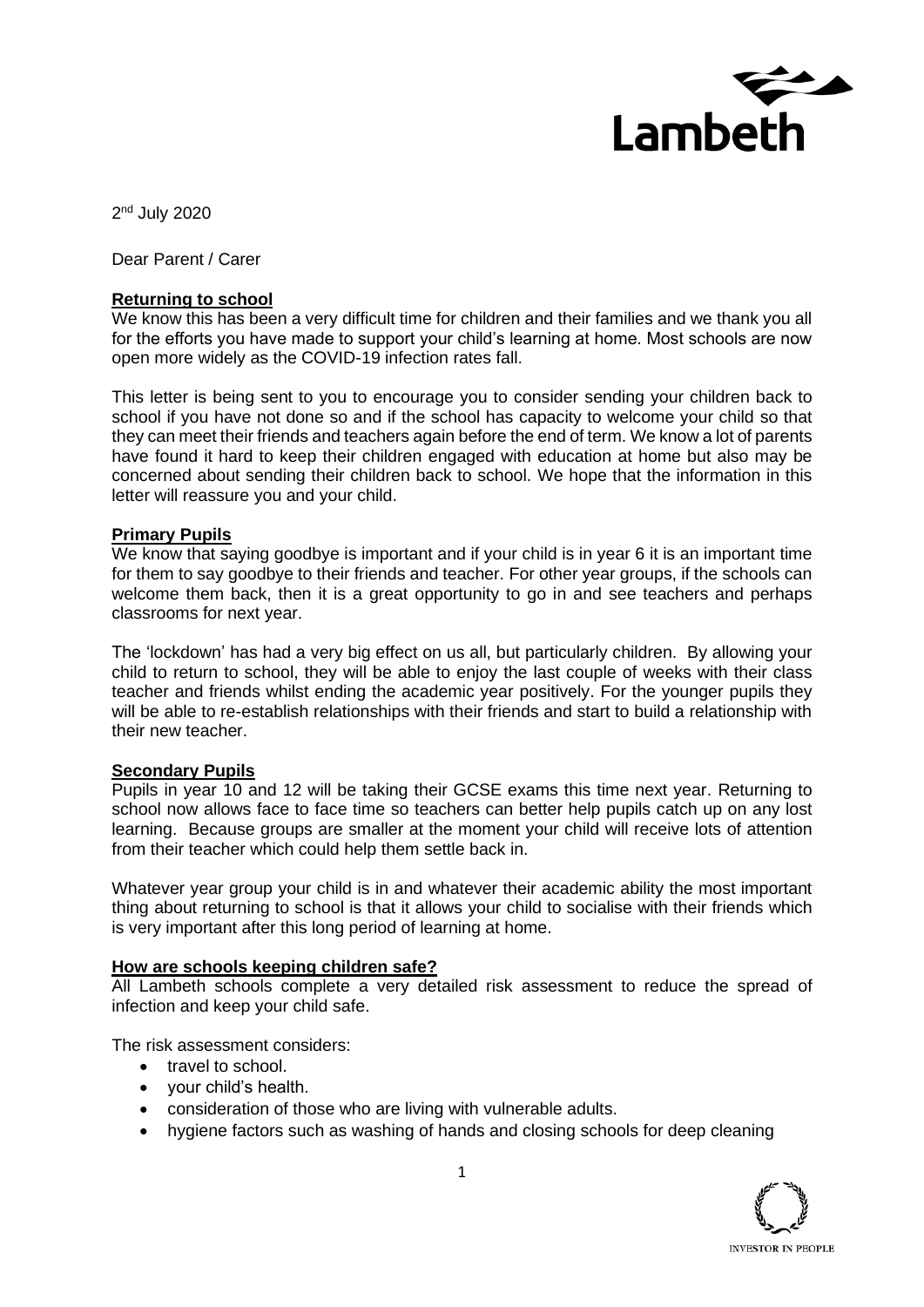- distances being observed between groups or 'bubbles' of children and adults
- Staggered lunch and break times

You can ask for a copy of the risk assessment or plan for wider reopening or it may be on the school's website.

For more information on keeping children safe then further information is available from the Lambeth Safeguarding Children Panel [here.](https://www.lambethsaferchildren.org.uk/for-parents-1)

## **The 'Bubble' System**

To reduce the risk of spreading the coronavirus schools have organised their teaching and play time so that children don't mix with lots of other children, they do this by:

- Operating a 'bubble' or small group system which consists of a class teacher and possibly a teaching assistant and no more than 15 pupils.
- Children will be spaced out in their classrooms and have their own equipment, books and resources
- Below is a picture of what a classroom in a primary school currently looks like and a weblink to Lambeth Secondary School setting out what a school day might be like
- Your child's bubble will not mix with pupils in other bubbles. Pupils will stay together break and lunch time and will go home and arrive at a particular time
- Those children that are in year 10 will only return to school on a specific day.



Please do contact your child's school for further information

<https://www.youtube.com/watch?v=lxUiQMaptRM>

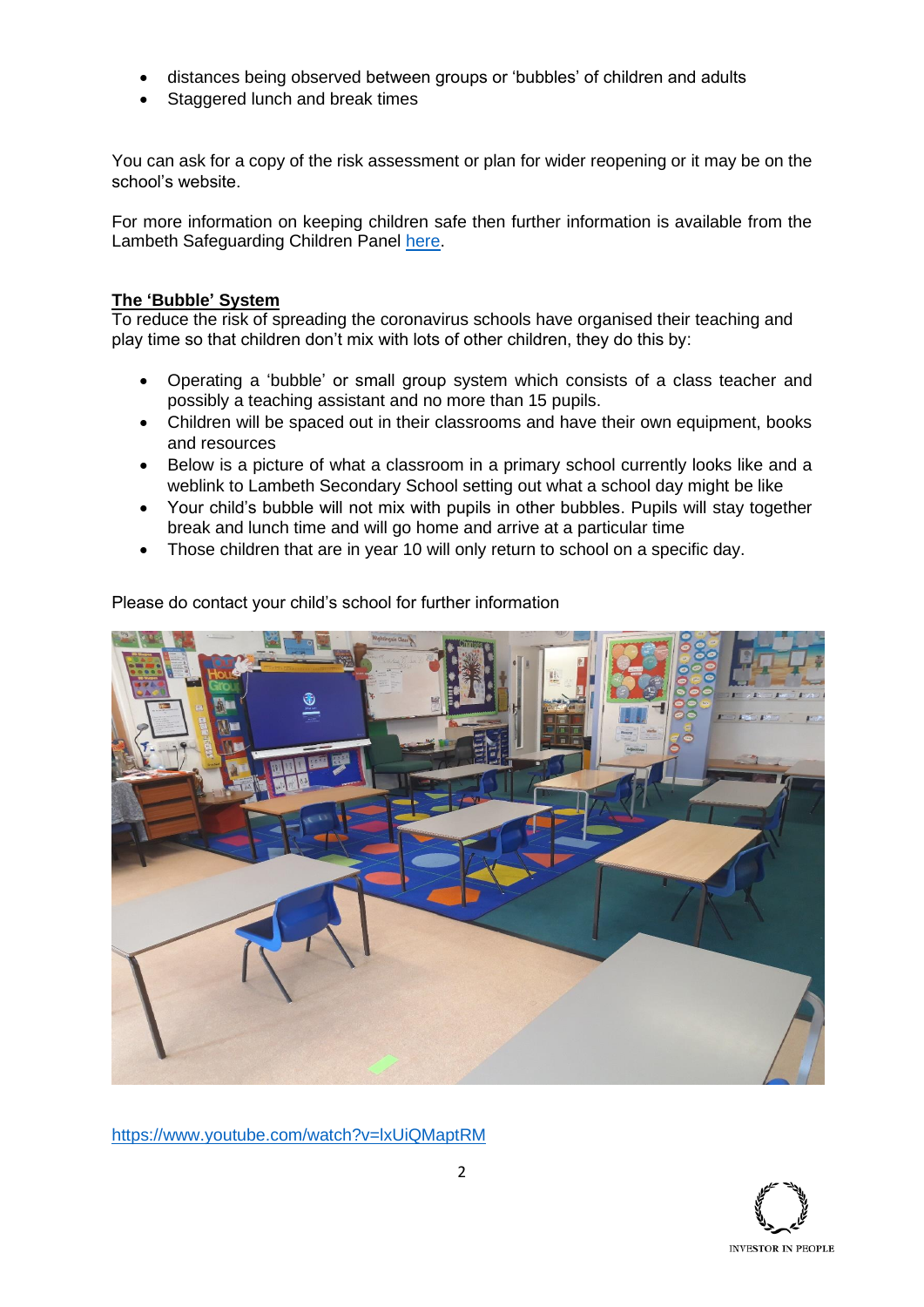## **What can you do?**

- Contact your child's school to ask for information such as the risk assessment or visit your child's school website.
- Ask what your child's 'bubble' will look like.
- Ask your child's school if your child can return on a part timetable as to build up your confidence in returning your child/ren to school.
- Go and visit the school by appointment and see how things operate or look at the school's website or twitter account
- Talk to your child about how they feel about returning to school.

# **Education at home and other support**

If you choose to keep you child at home for now, please do access the online learning that is being provided by your child's school. If you are having difficulties with either accessing online learning or keeping your child engaged then please speak to your child's school or your social worker to see how they can assist you.

Further information and support for pupils with SEND is available from the Lambeth Local **[Offer](https://www.lambeth.gov.uk/send-local-offer)** 

The Lambeth Educational Psychology Service has created some online video support [here](https://www.youtube.com/watch?v=tMdvbO5k8dU)

Some young people between the ages of 15 and 18 who don't get on well with school or college we have created the [Unlock](https://lambethmade.org/unlock/) programme to offer new ways of thinking, new skills and new experiences.

## **Free School Meals over the summer holiday**

We are happy to let you know that the free school meal voucher system and food hub scheme will be continuing over the summer for eligible children. Government guidance here Please also contact your child's school for more details on this.

## **Summer activities**

There are lots of summer activities planned from  $10<sup>th</sup>$  July 2020. Information will be available on the [Lambeth Council website](https://www.lambeth.gov.uk/Summer2020) and at your child/ren's school.

The Mayor's Fund for London has a [Summer of Food and Fun](https://www.mayorsfundforlondon.org.uk/wp-content/uploads/2020/06/DBG0177-Kitchen-Social-Design-AW-Digital-Version.pdf) activity programme for children and young people on Lambeth and Southwark.

You can also call and discuss any issues by contacting the Early Help duty line 020 7926 3100.

Yours sincerely

Merlin Joseph **Cathy Twist** Strategic Director of Children's Services Director of Education & Learning

attry livist